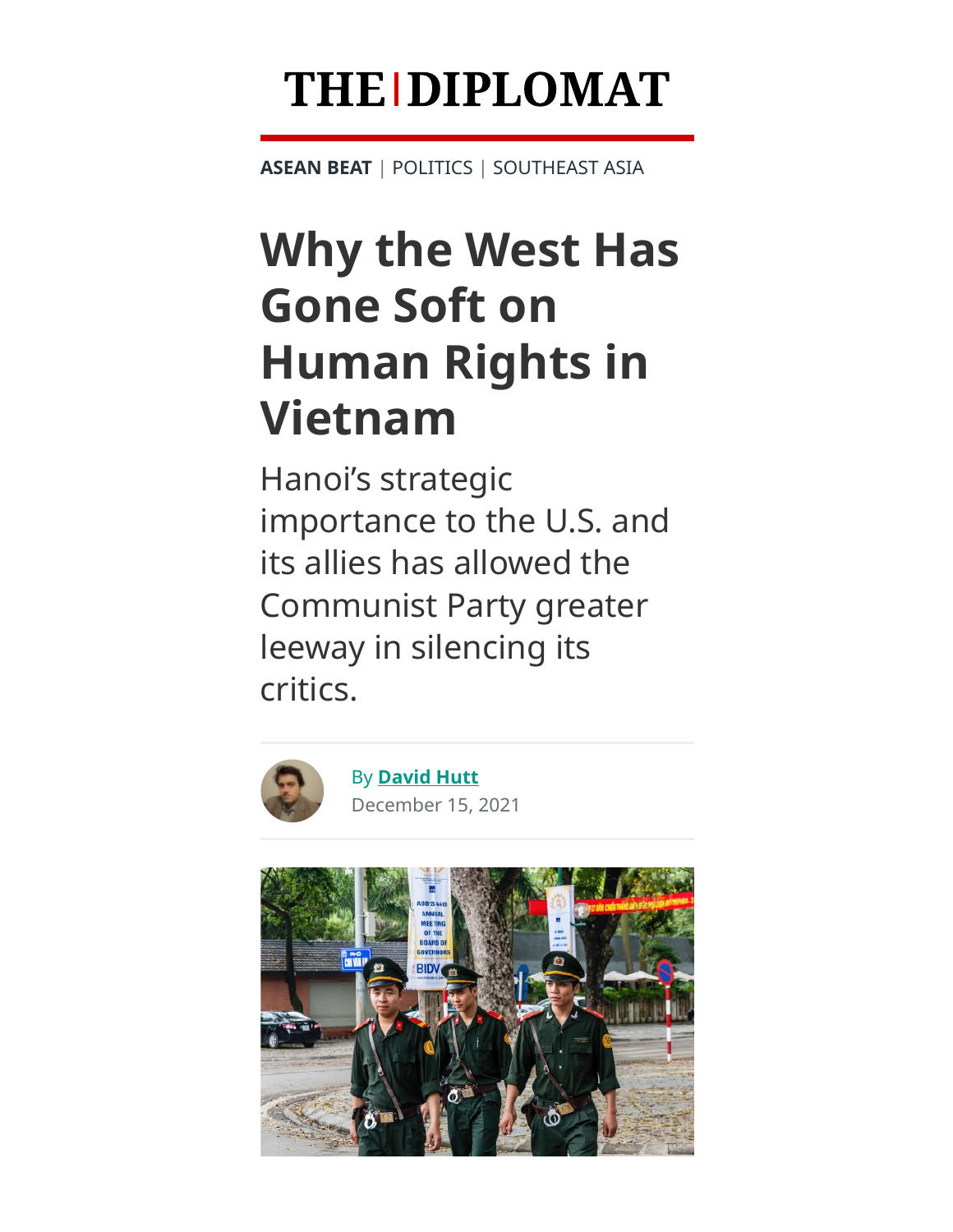## Credit: [Depositphotos](https://depositphotos.com/403941232/stock-photo-vietnamese-policemen-street-hanoi.html)

On Tuesday, the Vietnamese activist Pham Doan Trang was jailed by a Hanoi court to nine years in prison. It was "a searing indictment of everything that is wrong with authoritarian Vietnam today," [said P](https://www.reuters.com/world/asia-pacific/dissident-journalist-jailed-vietnam-9-years-anti-state-acts-2021-12-14/)hil Robertson, deputy Asia director of Human Rights Watch.

Trang, a prominent independent journalist, book publisher, and human rights defender, has been harassed by the communist authorities for years, briefly going into hiding in 2018. She was arrested by the police in October last year and charged with disseminating anti-state propaganda. State prosecutors had asked for Trang to be jailed for between seven and eight years, but the Hanoi People's Court increased the sentence to nine years.

Trang has been [called](https://www.washingtonpost.com/world/asia_pacific/vietnam-press-freedom-pham-doan-trang/2021/12/14/8ed0f008-57e4-11ec-8396-5552bef55c3c_story.html) the "most famous activist" in Vietnam. Her easy-to-read textbooks on political history, as well as her music and wider activism, especially on environmental issues, made her a key voice on social media. In 2019, Reporters Without Borders awarded her its Press Freedom Prize. She was also something of a key node between the disparate progressive camps, the link between pro-democracy urbanites, environmental campaigners, and rural land-rights activists.

"This prison sentence is a giant middle finger from Vietnam's Ministry of Public Security to those in the United States and elsewhere who criticize Vietnam's human rights record," Bill Hayton, a former correspondent in Vietnam and now of Chatham House, told me. "The Vietnamese leadership knows that it can get away with jailing activists like Trang because Vietnam has become an important component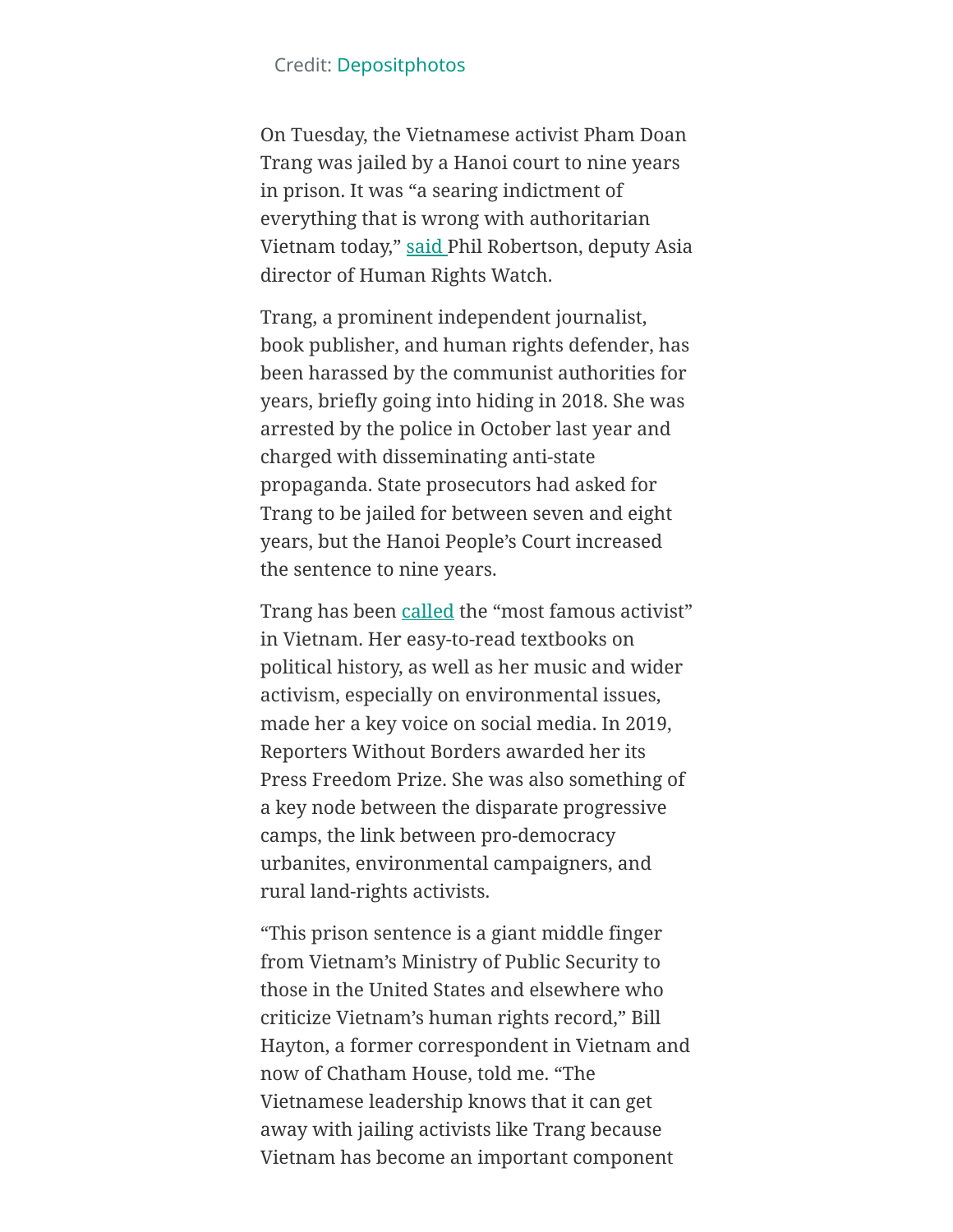of outside powers' strategies in East and Southeast Asia."

Trang was detained in October last year on the same day officials from the United States and Vietnam met to discuss human rights and freedom of expression. That hasn't been lost on many commentators, who accuse Western governments of doing next-to-nothing to confront Vietnam (now a close friend of the West because of its stance against Beijing's aggression in the South China Sea, as well as its economic importance and key position in global supply chains) about its dire human rights record.

## **Enjoying this article?** Click here to subscribe [for full access. Just \\$5 a month.](https://thediplomat.com/subscriptions/)

The implicit claim many Western governments have made is that as they trade more with Vietnam, and make Hanoi increasingly dependent on economic links to free societies, they gain additional leverage to pressure the Vietnamese Communist Party (VCP) into purposeful political reform. But so-called "change through trade" hasn't worked. As Western trade with Vietnam has increased, political rights in Vietnam have deteriorated. A report published by Amnesty International in late 2020 [asserted](https://www.washingtonpost.com/world/asia_pacific/vietnam-press-freedom-pham-doan-trang/2021/12/14/8ed0f008-57e4-11ec-8396-5552bef55c3c_story.html) that around 170 prisoners of conscience are currently detained in Vietnam, a record high in recent history. The 88 Project [asserts](https://the88project.org/database/) that there are now 217 activists in prison, and another 306 at risk. Freedom House, in its latest survey of political rights across the world, downgraded Vietnam's score to 19 out of 100, the second-worst in Southeast Asia, after also-communist Laos.

Much of this deterioration has to do with the harder-line policies introduced after the Party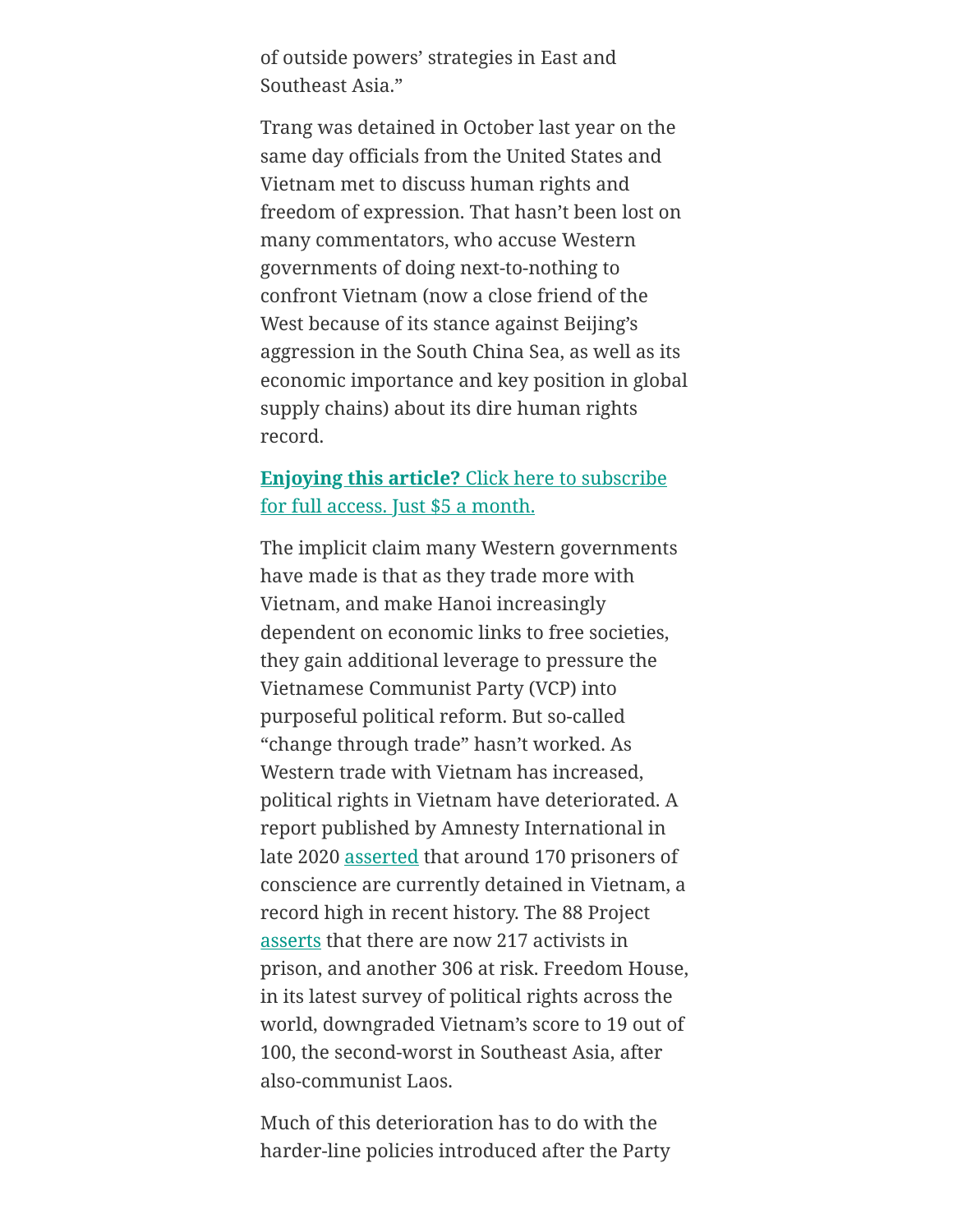General Secretary, Nguyen Phu Trong, gained preponderance at the 2016 National Congress – and which have been maintained since he won a near-unprecedented third-term in office at the 13th National Congress in January. However, it's too easy to lay the blame on Trong, for that assumes the Western approach was working prior to 2016. It wasn't. Admittedly, in the years before 2016 the VCP arrested fewer activists and ordinary people. But Trong's hard-line policies were ever-present within the Party; greater trade with the U.S. and Europe obviously didn't prevent them from gaining prominence again. And Western governments relied on Hanoi's promises of reform, without waiting to see if it actually happened.

Despite this, the Biden administration is increasingly talking in ideological terms. Before his assumption of power, he said his foreign policy would be built around democracy. "Democracy doesn't happen by accident," Biden [said r](https://www.economist.com/graphic-detail/2021/12/06/joe-bidens-summit-for-democracy-is-not-all-that-democratic)ecently. "We have to defend it, fight for it, strengthen it, renew it." Topping it off was his recent Summit for Democracy, which received mixed reviews from political pundits. Vietnam, of course, wasn't invited to the summit, although representatives of governments with less than stellar democratic credentials were. (Iraq and the DRC, anyone?)

But what Vietnam tells us is that the U.S. takes a two-pronged approach. Countries that wholly or somewhat align with Washington's rivalry with China, such as Vietnam, get off scot-free when it comes to their authoritarianism and human rights abuses. But countries on the other side of this rivalry, which are perceived as being closer to Beijing, are challenged because of their domestic politics.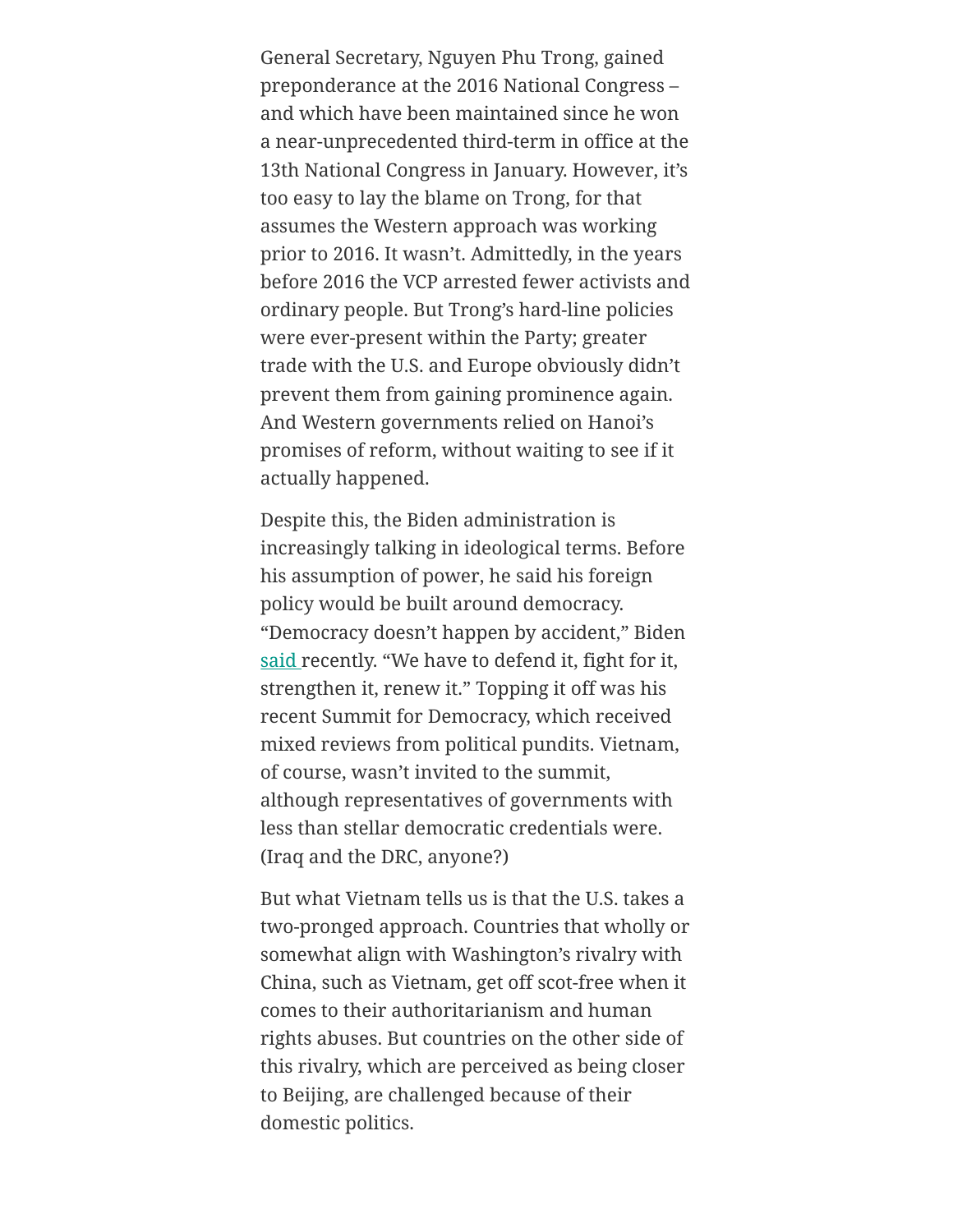The point was made (with a great deal of selfpity, admittedly) by Cambodian Prime Minister Hun Sen this week. His government has butted heads with the United States since 2017, and matters escalated recently, with sanctions last month being imposed on two senior Cambodian naval officers and, this month, with the US imposing an arms embargo on Phnom Penh. Of course, the U.S. is right to point out Cambodia's authoritarian turn since 2017 and the numerous human rights abuses carried out by its government, which is also guilty of doing everything possible to stir American paranoia over suspicions it will allow Chinese troops to be stationed on Cambodian soil, the reason for the latest sanctions.

Yet, Hun Sen does have a point: Why is Cambodia punished and Vietnam privileged? Barack Obama lifted the U.S. arms embargo on Vietnam in 2016 and Joe Biden imposed an embargo on Cambodia this month, yet Vietnam unmistakably has a far more authoritarian political system and is a worse abuser of human rights.

Some skeptics are quick to pooh-pooh claims of a "New Cold War," asserting wrongly that the U.S.-China rivalry is too different from the U.S.- Soviet rivalry for the analogy to hold up. They forget that the Second World War was far from a replica of the First, while our "Second Cold War" does have many parallels to the first. And one of these parallels is Washington's decision to overlook authoritarianism and human rights abuses when committed by its apparent allies.

Values are important, but they will always be secondary to U.S. geopolitical concerns. Alliance are urgent, values are aspirational – and, indeed, the semantics of Biden's latest summit *for democracy*, not *of democrats*, spelled out the